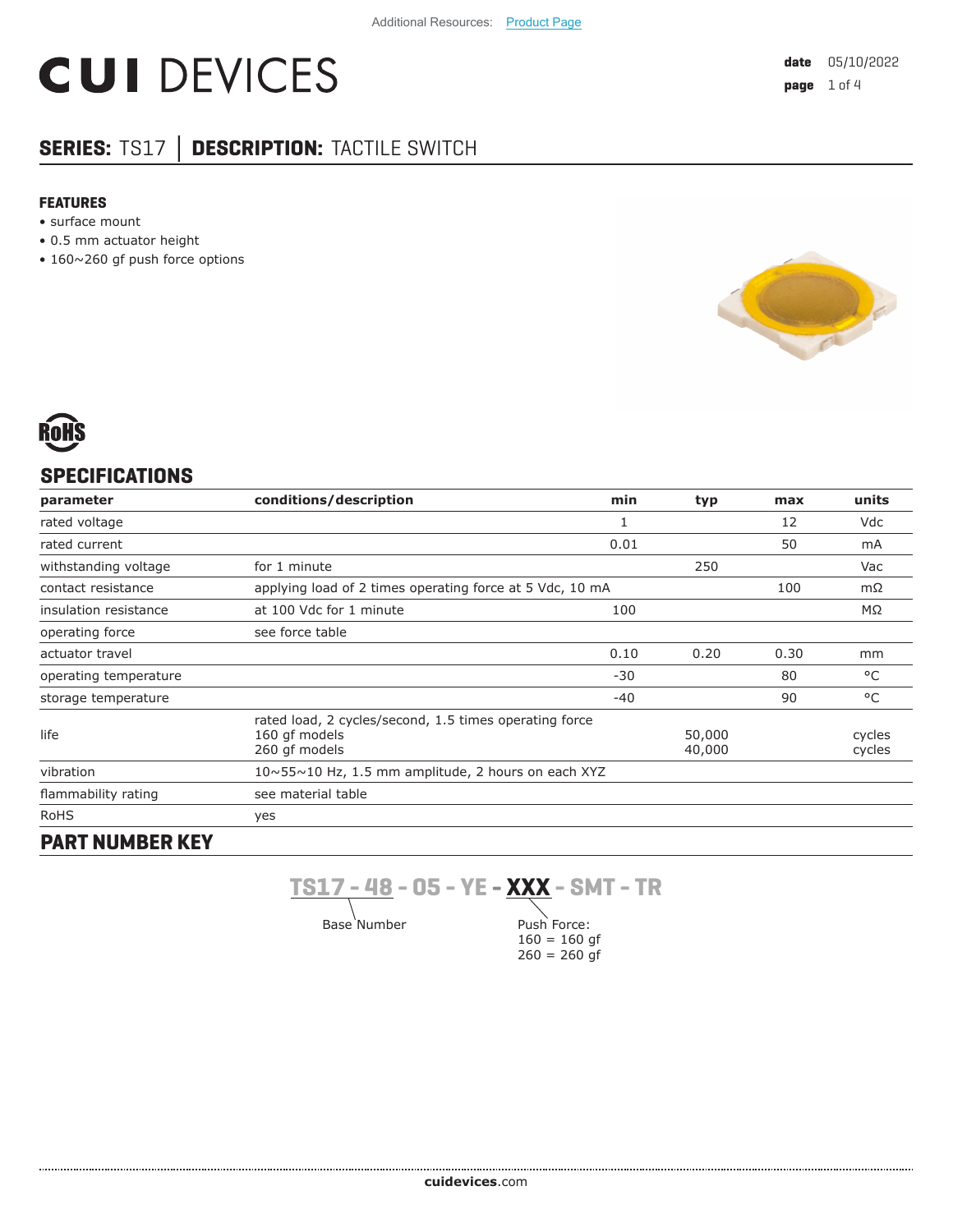# **MECHANICAL DRAWING**

units: mm tolerance: ±0.2 mm unless otherwise noted

| <b>ITFM</b> | <b>DESCRIPTION</b> | MATERIAL        | PLATING/COLOR |
|-------------|--------------------|-----------------|---------------|
|             | terminals          | phosphor copper | silver        |
|             | housing            | $LCP$ (UL94V-0) | white         |
|             | contacts           | <b>SUS</b>      | silver        |
|             | cover              | ΡI              | vellow        |
|             |                    |                 |               |

 $0.55$ 





Travel  $0.2 \pm 0.1$ mm

**RAAR** 







| Operating Force Table |                  |                   |  |
|-----------------------|------------------|-------------------|--|
| Model                 | Press Force (qf) | Return Force (qf) |  |
| 160                   | $160 \pm 50$     | >20               |  |
| 260                   | $260 \pm 50$     | >20               |  |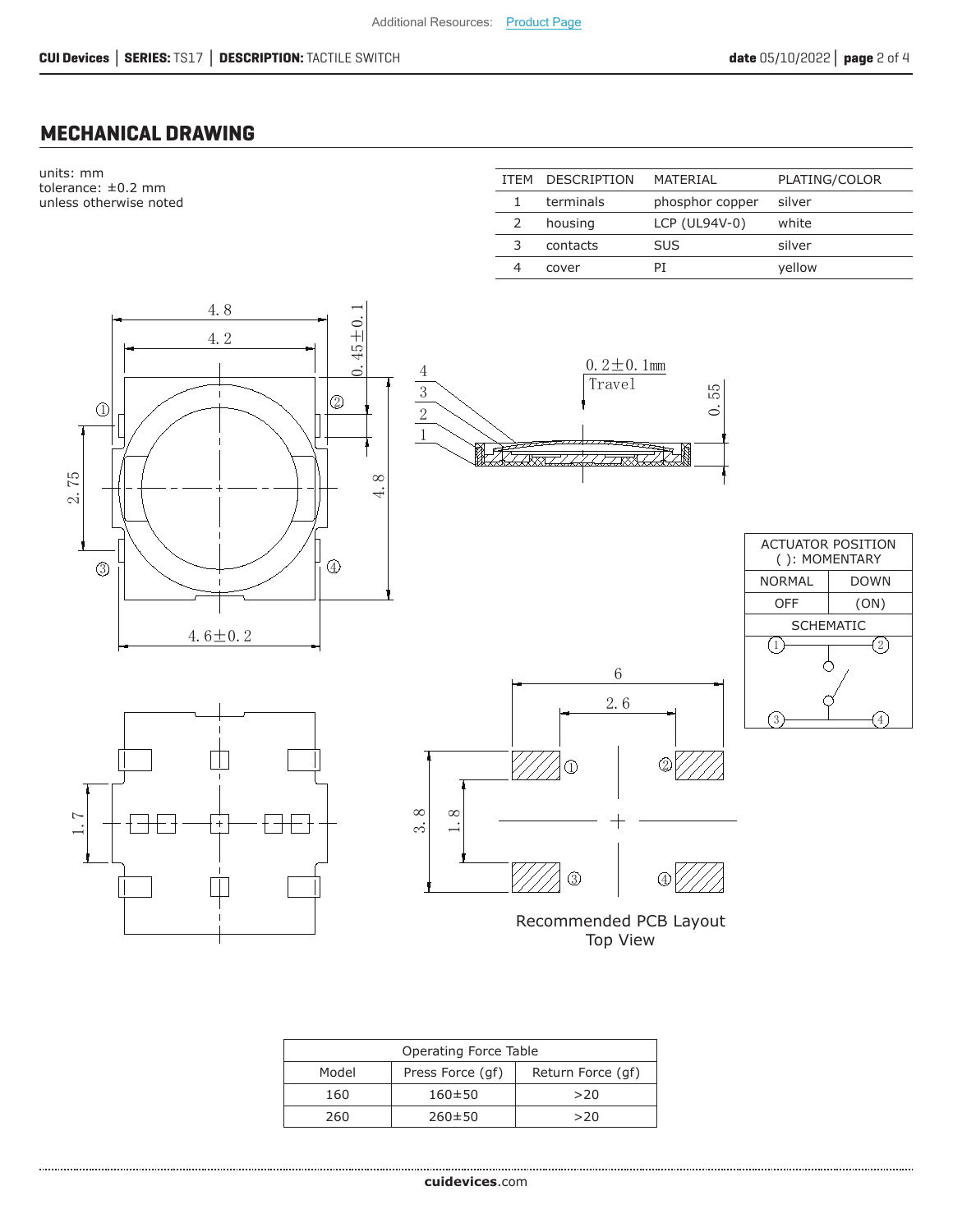## **SOLDERABILITY**

| parameter                     | conditions/description | min | tvp | max | units |
|-------------------------------|------------------------|-----|-----|-----|-------|
| hand soldering                | for maximum 3 seconds  |     |     | 350 |       |
| reflow soldering <sup>1</sup> | see reflow profile     |     |     | 260 |       |

Notes: 1. Do not exceed 2 reflow cycles.



#### **PACKAGING**

units: mm

Reel Size: Ø330 mm Reel QTY: 5,000 pcs per reel Carton Size: 430 x 340 x 340 mm Carton QTY: 100,000 pcs per carton